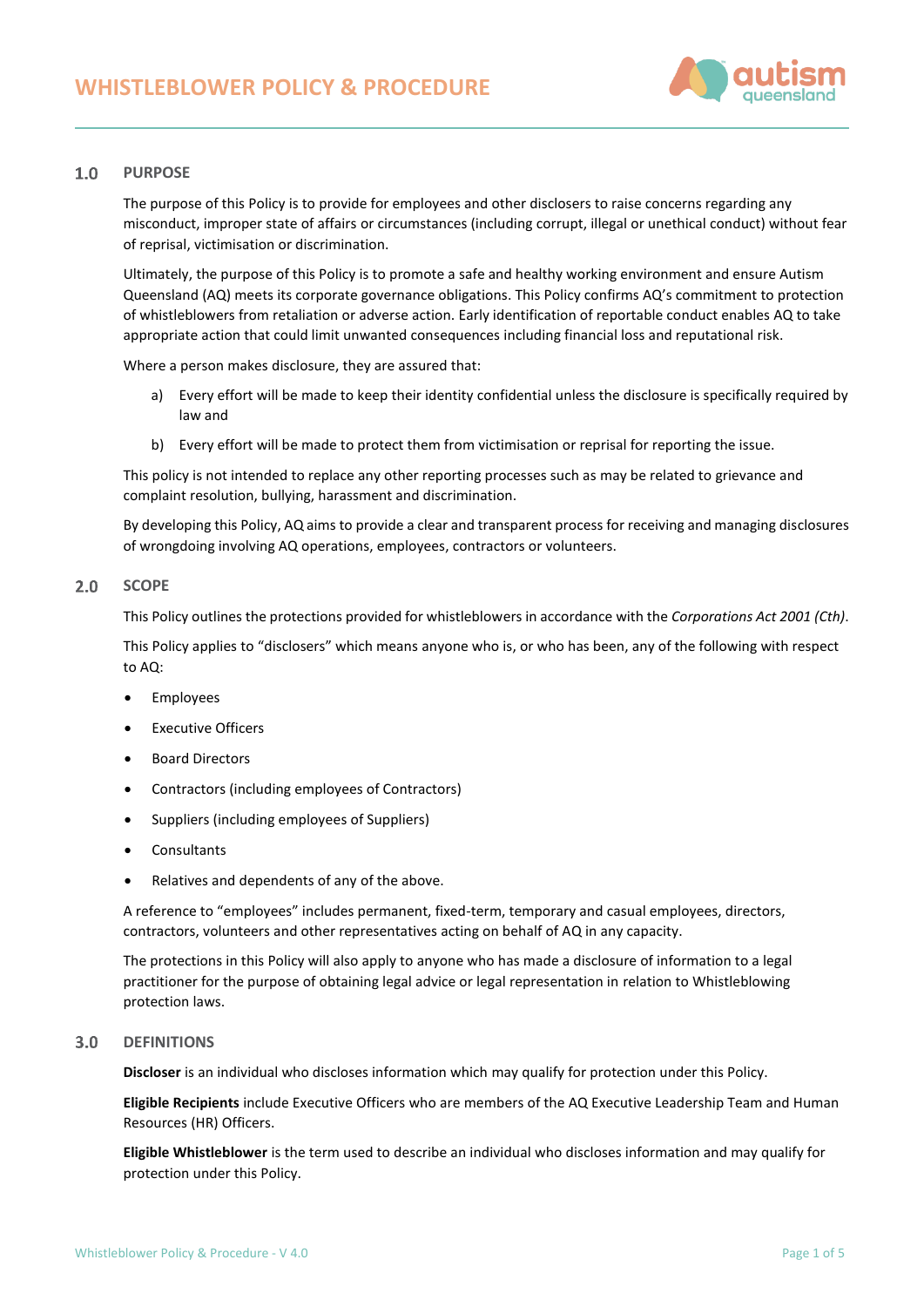

**External Hotline** is an external 1800 phone number available 24/7 for disclosers to make a report (see details at the end of this document).

**Reportable or Disclosable Matters (Disclosure)** include any matter that a discloser has reasonable grounds to believe is misconduct or an improper state of affairs or circumstances, in breach of the AQ Code of Conduct, or otherwise illegal, corrupt, fraudulent, dishonest or unethical. Such conduct includes that which constitutes unsafe work practice and/or that which gives rise to the possibility of causing financial or non-financial loss to AQ, or might otherwise be detrimental to the interests of AQ. Examples include fraud, bribery, improper use of AQ property or funds or the use of improper accounting, internal control, actuarial, audit or tax methods.

Personal work-related grievances, including interpersonal conflicts between the discloser and another employee; a decision relating to the engagement, transfer or promotion of the discloser; a decision relating to the terms and conditions of engagement of the discloser; and a decision to suspend or terminate the engagement of the discloser, or otherwise to discipline the discloser, are excluded from this Policy and will be addressed under the Grievance Policy.

**Whistleblowing** means making a voluntary disclosure about a reportable matter within, or concerning AQ, other than through usual reporting lines or processes.

#### $4.0$ **POLICY**

### **4.1 Disclosure**

When a discloser who is a current AQ employee becomes aware of a reportable matter, they should verbally report the conduct to their direct Manager, in accordance with AQ's normal reporting procedures. However, if those procedures are not appropriate – e.g. because the person to whom they would normally report the conduct is involved, the verbal report should be made to an Eligible Recipient (Executive Officer or HR Officer).

All disclosures will be held under strict confidentiality. The identity or any information leading to the identification of the eligible whistleblower cannot be disclosed unless consent has been given by the eligible whistleblower, or unless required by law.

Following the initial verbal report, the discloser will be offered support in providing a written report.

Reports should include as much information as possible such as dates, times, locations, individuals involved, other witnesses, physical evidence (e.g. documents and images) and any other general information which may be helpful.

If a discloser is not comfortable disclosing a reportable matter internally, then the disclosure can be made to the External Hotline – contact details at the end of this document.

A disclosure to the External Hotline may be made anonymously or on the basis that the discloser's identity is only disclosed to the External Hotline operator and kept confidential from AQ (although it is important to understand that if any disclosure remains anonymous it may impede the subsequent investigation). All disclosures to the External Hotline will be notified to AQ, but details of the discloser's identity will not be disclosed to AQ without the discloser's consent.

### **4.2 Anonymity**

If the discloser wishes to remain anonymous, they can make an anonymous disclosure and their anonymity will be protected unless disclosure of their identity is required by law. All disclosures will be taken seriously, but it may not be possible to fully investigate anonymous reports.

### **4.3 Protection**

Retaliation against a whistleblower, investigator or any employee involved in the investigation will not be tolerated. AQ will take all reasonable steps to protect a person who makes such disclosures from any detrimental action in reprisal. All employees who make a disclosure will be protected to the full extent required by law. Where the whistleblower qualifies for protection under the Corporations Act or any other law, the Executive Leadership Team is responsible for ensuring this protection is provided. However, this Policy will not protect the discloser if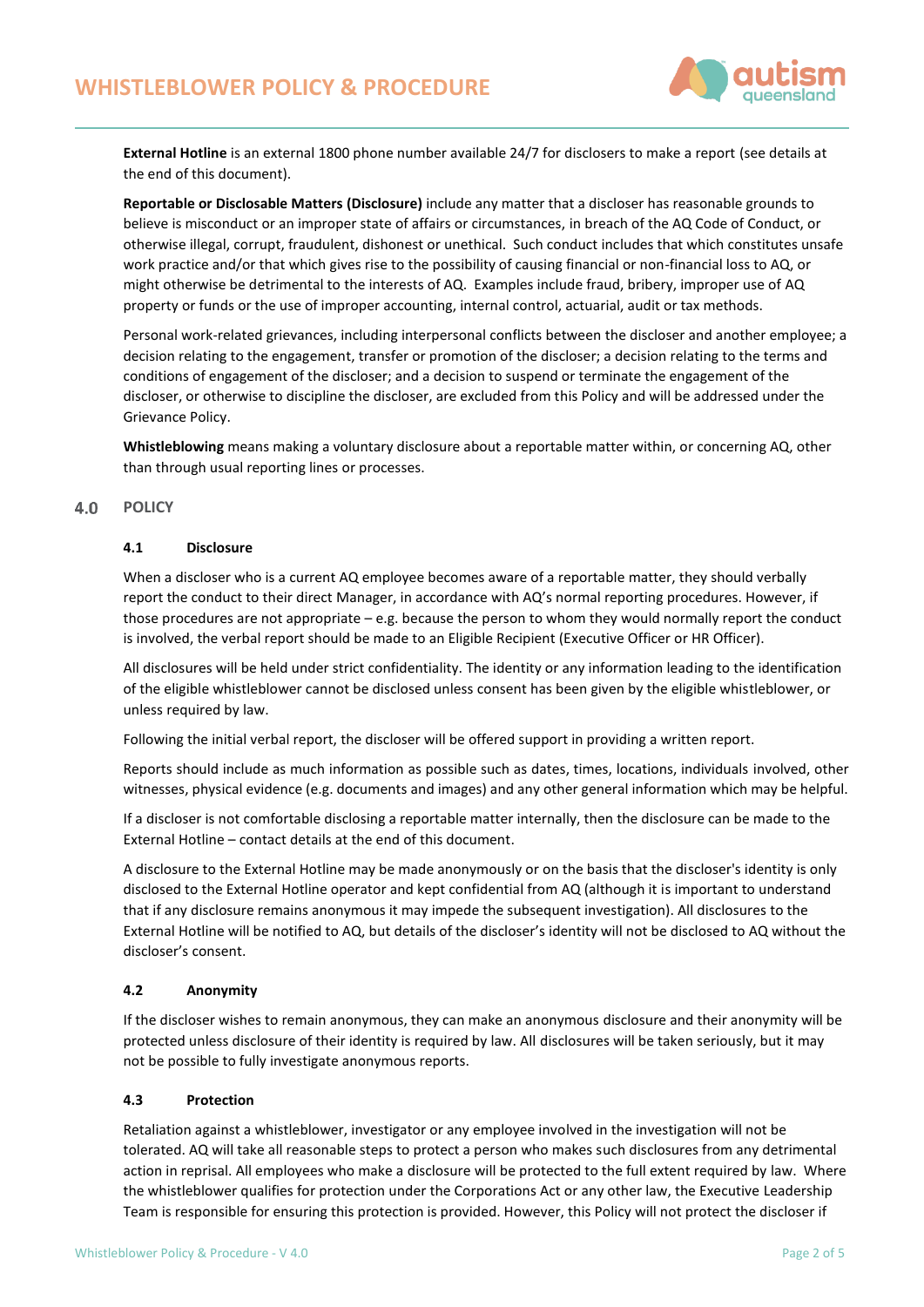

they are also involved in or connected to the improper conduct, fraudulent or illegal activities that are the subject of a disclosure report.

### **4.4 Support for Discloser and Employees Implicated**

Support is available to all current and former employees and their relatives / dependents under AQ's Employee Assistance Program. Use of this support service will not lead to disclosure of the discloser's identity as it is a confidential service.

AQ will make every effort to ensure that natural justice and procedural fairness is afforded to a person implicated in or who is the subject of a disclosure of reportable matter that qualifies for protection under the law. An employee who is implicated, may be temporarily stood down on full pay while an investigation is in progress, or may be temporarily transferred to another AQ work location, if appropriate in the circumstances. Any such standdown or transfer may only continue for the duration of the investigation. If the investigation determines the allegations are not substantiated the fact that the investigation has been carried out, the results of the investigation and the identity of the person who is the subject of the disclosure or mentioned in the disclosure, will remain confidential. The employee must also be immediately reinstated to full duties.

Where a disclosure of reportable matter is made in good faith, AQ will take all reasonable steps to ensure that the discloser will not be personally disadvantaged or suffer any detriment including the following:

- i. Dismissal or alteration of a person's position or duties to his or her disadvantage
- ii. Injury to a person in their employment
- iii. Discrimination, harassment or intimidation
- iv. Harm or injury including psychological harm or
- v. Damage to a person or his or her property, reputation, business or financial position.

If any discloser considers that they have suffered any of the above disadvantages or detriment as a result of making a disclosure of reportable matter under this Policy, they should contact the person to whom the disclosure was made and provide all relevant details accordingly. Should a discloser be found to have suffered detriment as a result of disclosing reportable matter, AQ will treat it seriously in accordance with the policies referred to in the Related Documents section below*.*

#### $5.0$ **PROCEDURE**

### **5.1 Investigation**

The HR or Executive Officer receiving the disclosure will refer it to the CEO to assess, who will refer it as appropriate for investigation. This may include the use of an external investigator. If the disclosure is of a serious nature, the CEO will inform the Board Chair verbally within 24 hours of receiving the allegation. Due regard will be given to confidentiality, potential conflict of interest and any concerns expressed by the reporting employee. All investigations will be conducted in a manner consistent with the principles of natural justice and without prejudice against the reporting employee or person(s) who are the subject of the disclosure.

The investigator will:

- a) document the disclosure and determine whether it qualifies for protection under this Policy;
- b) determine whether a formal investigation is required;
- c) if necessary, commence an investigation into the report, as soon as practicable after the matter has been reported;
- d) review all supporting documentation and obtain further information as required;
- e) consider any possible remedial action that may be required; and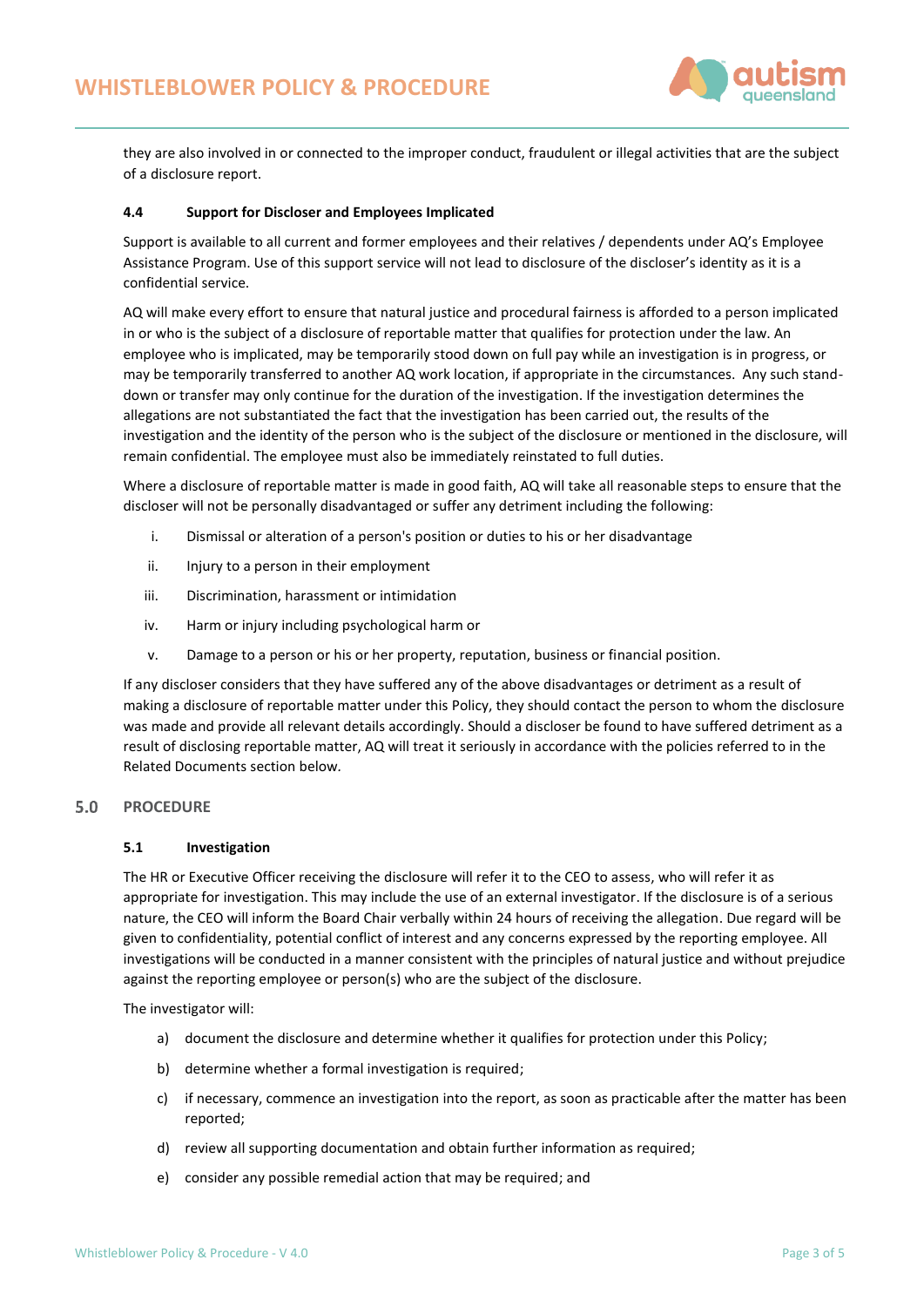

f) immediately notify the CEO, or the Chair of the Board, if the CEO is in any way referenced in, or implicated by, the reportable matter) if the report relates to a serious matter, or if it becomes apparent during the investigation that there are matters of serious concern.

The purpose of any investigation under this Policy is to carefully and fairly examine each concern raised and where possible locate evidence that either substantiates or refutes the claims made in the disclosure.

All investigations will be conducted without bias and all parties will be given adequate notice of meetings to discuss the issues raised and have time to prepare. All parties will be given the opportunity to be heard and will have the right to representation and any employee mentioned in a disclosure of a reportable matter will be treated fairly at all times.

In the interests of objectivity and the perception of objectivity, the investigator may employ other investigators in relation to an investigation.

To avoid jeopardising an investigation, the discloser who has made a report under this Policy is required to keep confidential the fact that a report has been made (subject to any legal requirements).

# **5.2 Decision Making**

Once an investigation is completed, the investigator will report the findings of the investigation to the CEO who will report on all reportable matters monthly to the Board. For the avoidance of doubt, if the CEO is in any way referenced in, or implicated by, the Reportable Conduct, findings will be provided directly to the Board Chair by another executive officer such as the Acting CEO or Chief People Officer (CPO).

The Board Chair may consult with the Chair of the Audit, Risk & Compliance Committee, and if satisfied that a reportable matter has occurred, will ensure appropriate action is taken, in accordance with relevant internal and/or external advice, including that of the Audit, Risk & Compliance Committee.

The Board, through the Audit, Risk & Compliance Committee where relevant, governs and is responsible for ultimate decision-making regarding reports and investigations under this Policy.

Wherever possible, and assuming the identity of the discloser is known, the discloser will be kept informed of the progress and outcomes of the investigation, subject to privacy and confidentiality considerations.

### **5.3 Reporting to Other Bodies**

In certain circumstances, a discloser may have a legal obligation to make a report to a statutory body or government department. Disclosers should ensure they comply with all such reporting requirements. An Executive Officer can advise disclosers on these reporting obligations.